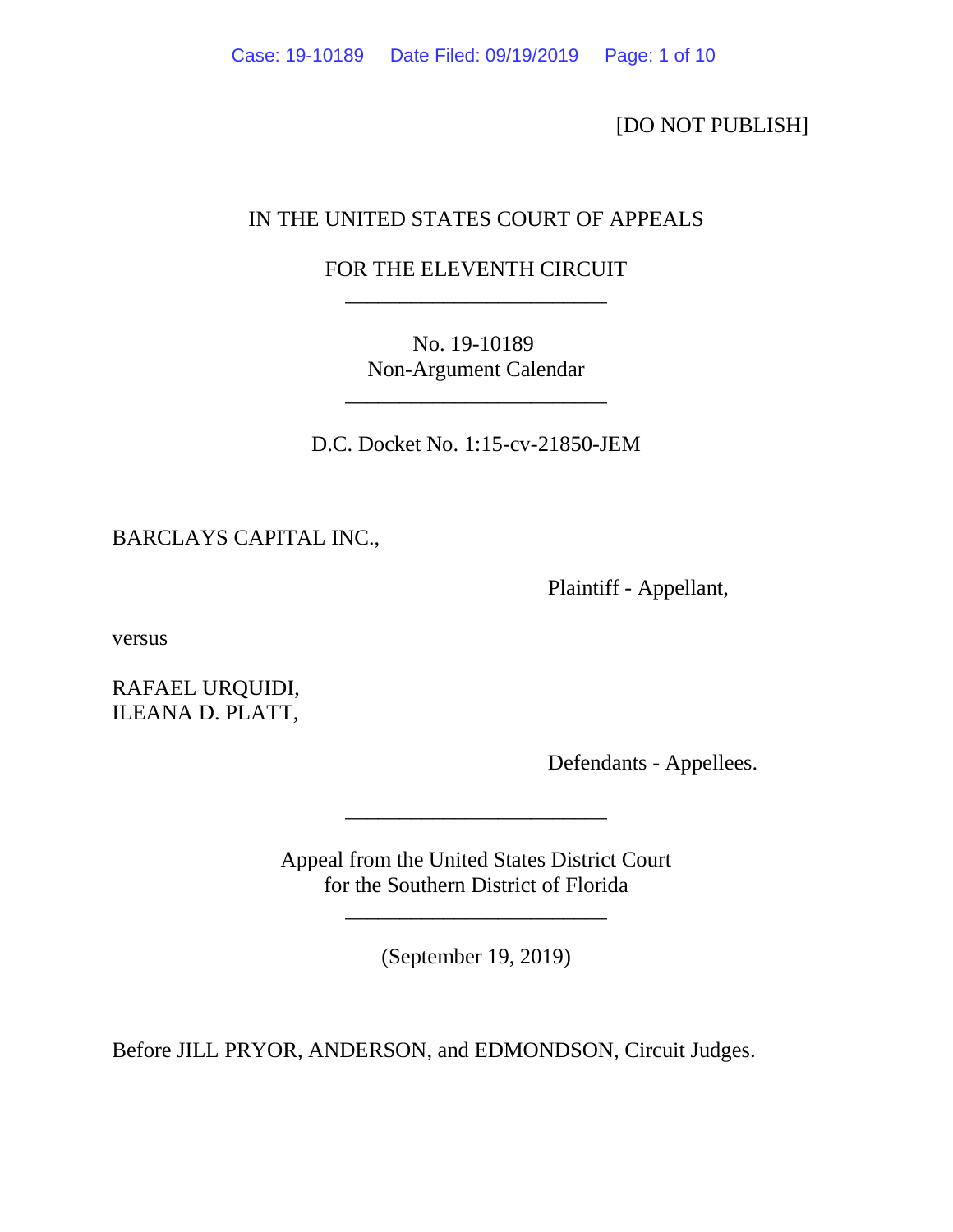### PER CURIAM:

Barclays Capital Inc. ("Barclays") appeals the district court's confirmation of an arbitration award in favor of Ileana Platt and Rafael Urquidi ("Claimants") and the denial of Barclays's motion to vacate this award. No reversible error has been shown; we affirm.

### I. Background

Briefly stated, Claimants -- experienced investment brokers -- were hired by Barclays in November 2012. Claimants brought with them established books of business composed almost exclusively of clients residing in Latin America.

The terms of Claimants' employment were set forth in their respective signed offer letters ("Offer Letters"). The Offer Letters described in detail the commission-based compensation and bonuses for which Claimants would be eligible. The Offer Letters also included an arbitration clause providing for arbitration of "any dispute or controversy arising under or in connection with your employment."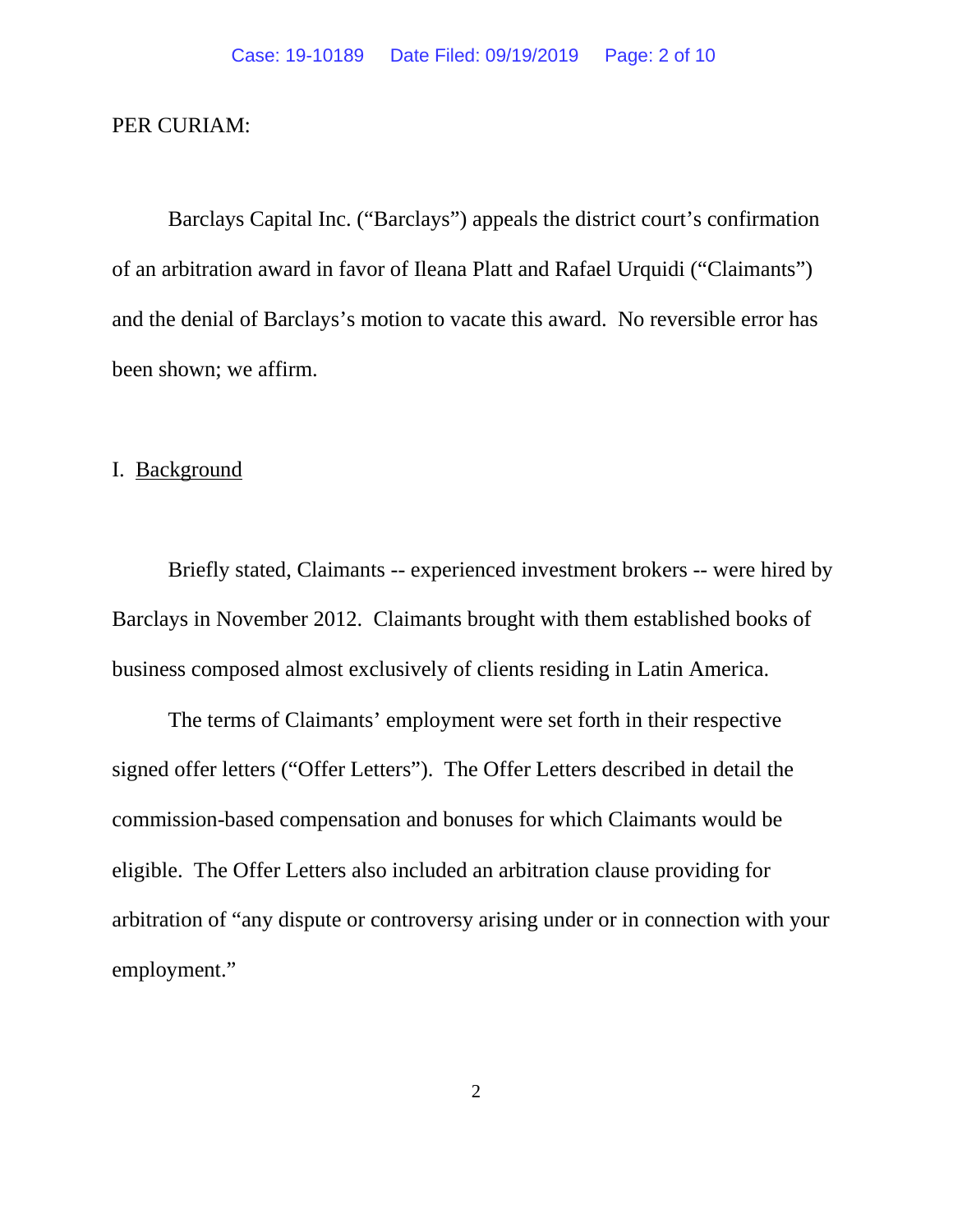Pertinent to this appeal, the Offer Letters also provided an option for Claimants to take out an unsecured personal loan from Barclays Bank PLC, an affiliate of Barclays. As long as Claimants remained employed by Barclays, Barclays agreed to pay the seven annual installments of principal and interest due on the loans. If Claimants' employment with Barclays ended "for any reason," however, Claimants were "responsible for all remaining payments of principal and interest pursuant to the terms of [their] loan with the Bank."

Claimants each opted to take out a personal loan in conjunction with accepting Barclays's offer of employment. The loans were memorialized in Promissory Notes attached to the Offer Letters. The Notes provided that Claimants' "continued employment by Barclays is a material condition" of the loans and that, if Claimants' employment ended "for any reason," the unpaid principal and interest would become immediately due and payable.

After joining Barclays in November 2012, Claimants began transferring their established Latin American clients and accounts to Barclays. Less than a year later, however, Barclays announced its decision to terminate all business operations in Latin America. As a result of this decision, Claimants were unable to grow or to maintain their business and lost established clients and commissions. Claimants later resigned their employment with Barclays in early 2014.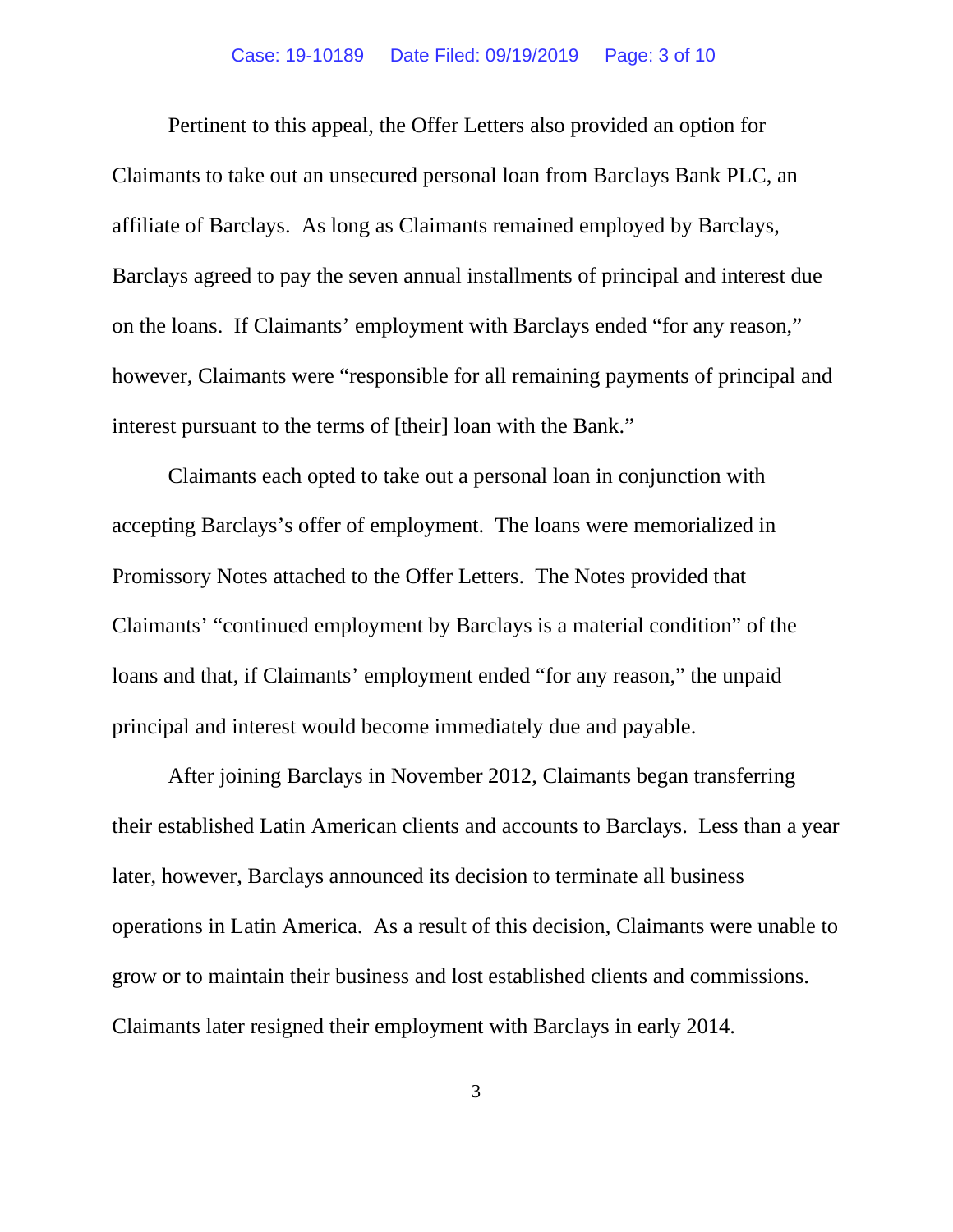Shortly after leaving Barclays, Claimants filed an arbitration demand with the Financial Industry Regulatory Authority ("FINRA"), asserting against Barclays claims for breach of contract and for unjust enrichment. [1](#page-3-0) Claimants contended that Barclays's unilateral decision to terminate business in Latin America materially altered the terms of Claimants' agreed-upon compensation structure and breached the implied covenant of good faith and fair dealing. Claimants also sought a declaratory judgment that the amount due under the Notes would be subject to equitable setoff such that Claimants would "owe nothing on the Notes and that Barclays [would] take nothing in this arbitration." Barclays filed a counterclaim for enforcement of the Notes, seeking repayment of approximately \$3.8 million in outstanding loan amounts.

During the 3-day arbitration hearing, Claimants argued (relying in part on two recent FINRA decisions) that Barclays's decision to terminate business in Latin America constituted such a dramatic, unilateral change in the terms of Claimants' employment contracts that Barclays should be precluded from enforcing the Notes. Claimants also sought compensatory damages totaling \$4.5 million for lost clients and commissions. In response, Barclays contended that the

<span id="page-3-0"></span><sup>&</sup>lt;sup>1</sup> Claimants also asserted a claim for negligent misrepresentation, which was later withdrawn.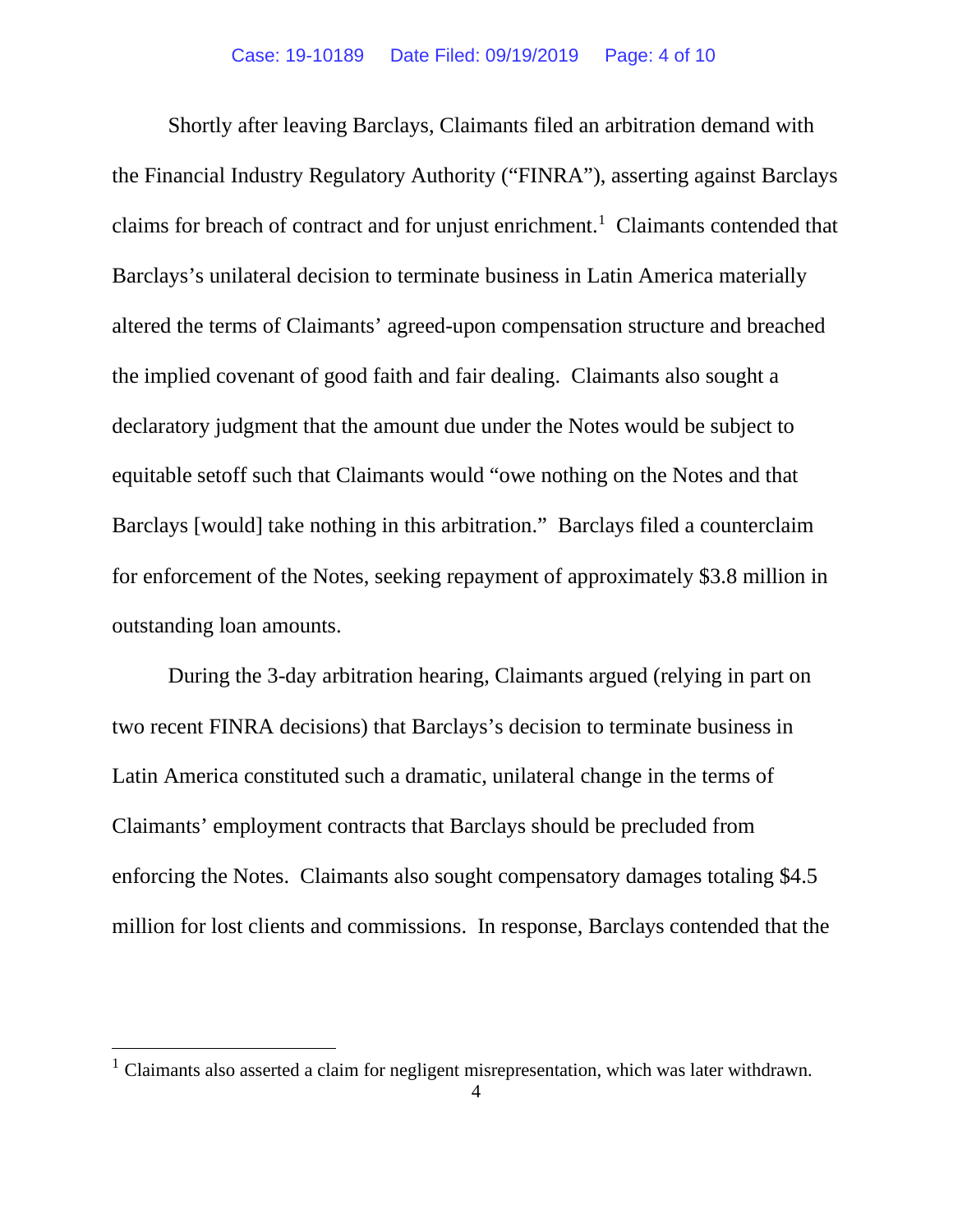plain language of the Offer Letters and the Notes mandated -- without exception - repayment of the outstanding loan amounts.

The 3-member arbitration panel issued a unanimous arbitration award in February 2015. The panel granted Claimants' request for a declaration that Claimants owed nothing under the Notes. The panel also denied Claimants' remaining requests for relief and denied Barclays's counterclaim.

Barclays then moved the district court to vacate the arbitration award. Barclays alleged that the arbitration panel exceeded its power and, thus, a vacatur was warranted under 9 U.S.C. §  $10(a)(4)$ .<sup>[2](#page-4-0)</sup> The district court denied Barclay's motion and confirmed the arbitration award.

### II. Discussion

"We review confirmations of arbitration awards and denials of motions to vacate arbitration awards under the same standard, reviewing the district court's findings of fact for clear error and its legal conclusions de novo." Frazier v. CitiFinancial Corp., 604 F.3d 1313, 1321 (11th Cir. 2010). "There is a presumption under the [Federal Arbitration Act ("FAA")] that arbitration awards

<span id="page-4-0"></span><sup>&</sup>lt;sup>2</sup> Barclays also asserted an argument about arbitrator bias under section  $10(a)(2)$ ; Barclays has abandoned expressly that argument on appeal.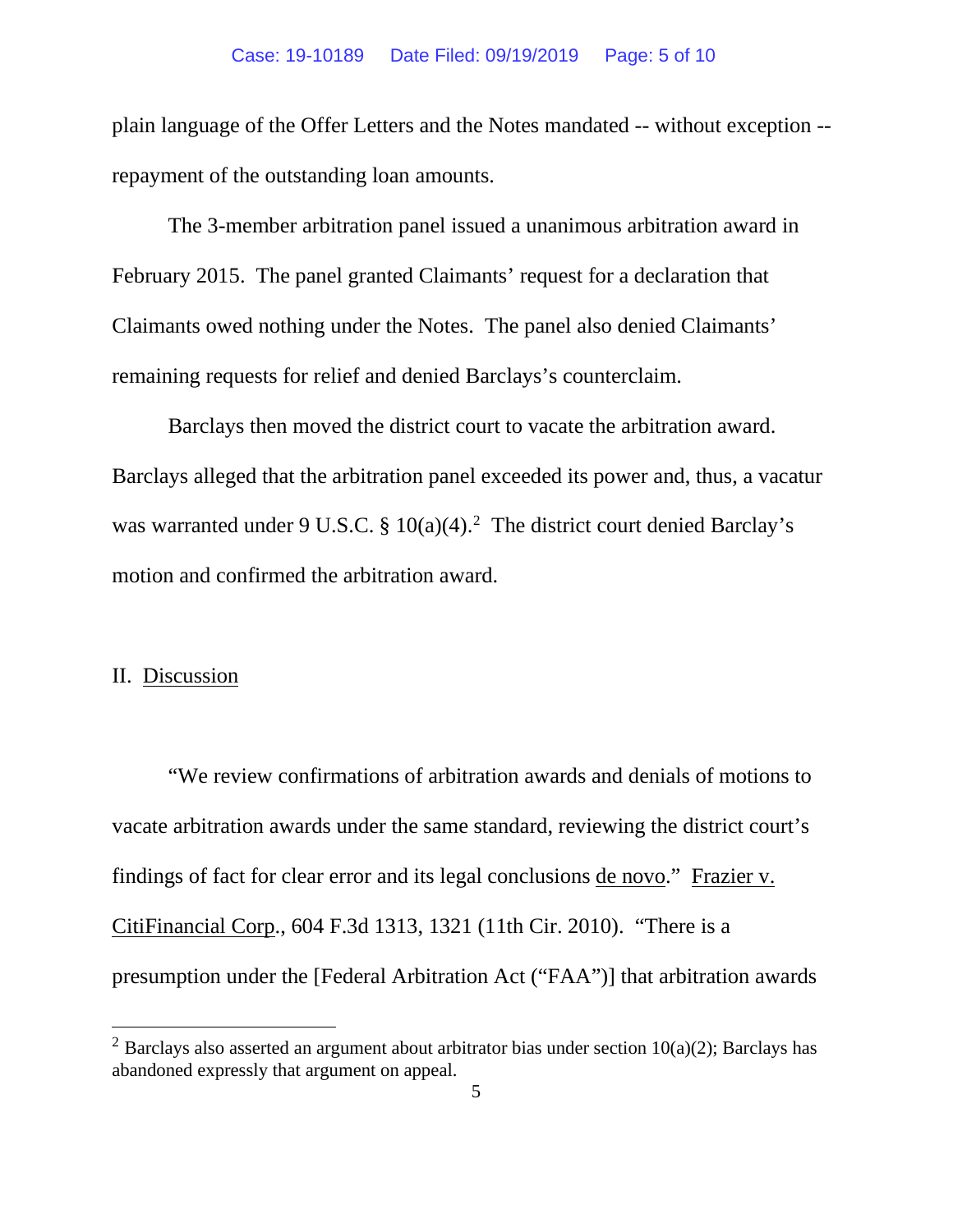will be confirmed, and federal courts should defer to an arbitrator's decision whenever possible." Id. (quotations omitted).

Under the FAA, an arbitration award may be vacated in "only four narrow circumstances." Id. Pertinent to this appeal, an arbitration award may be vacated "where the arbitrators exceeded their powers, or so imperfectly executed them that a mutual, final, and definite award upon the subject matter submitted was not made." 9 U.S.C. § 10(a)(4). The FAA provides the "exclusive means by which a federal court may upset an arbitration panel's award." White Springs Agric. Chems., Inc. v. Glawson, 660 F.3d 1277, 1280 (11th Cir. 2011).

The Supreme Court has stressed that judicial review of an arbitration award is very limited in scope. See Oxford Health Plans, LLC v. Sutter, 569 U.S. 564, 568 (2013). A party seeking relief under section 10(a)(4) "bears a heavy burden." Id. at 569. "It is not enough to show that the arbitrator committed an error -- or even a serious error." Id. Instead, a court may overturn an arbitrator's award "only if the arbitrator acts outside the scope of his contractually delegated authority - issuing an award that simply reflects his own notions of economic justice rather than drawing its essence from the contract." Id. (alterations and quotations omitted). "Because the parties bargained for the arbitrator's construction of their agreement, an arbitral decision even arguably construing or applying the contract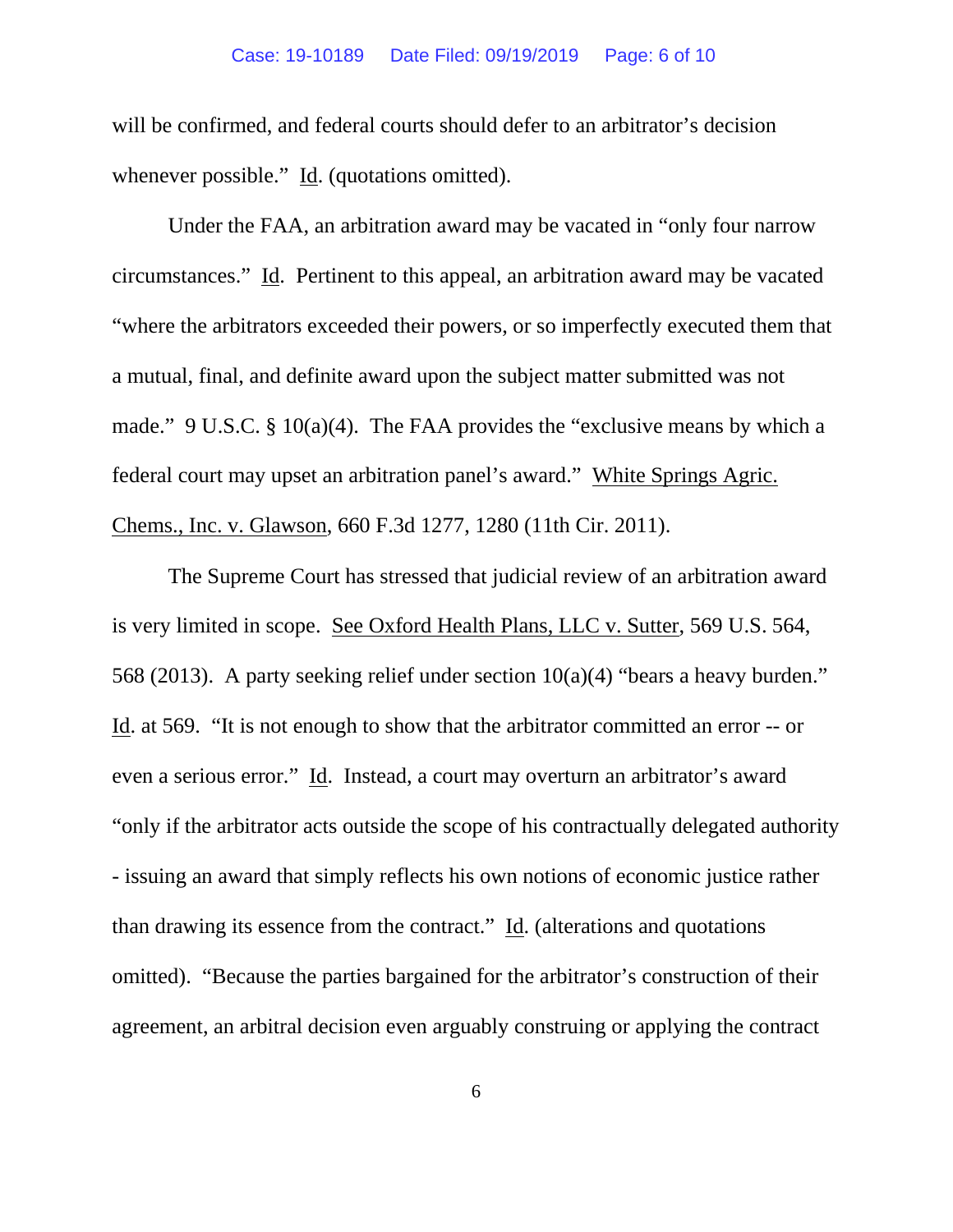must stand, regardless of a court's view of its (de)merits." Id. (quotations omitted). Thus, the "sole question" for a reviewing court "is whether the arbitrator (even arguably) interpreted the parties' contract, not whether he got its meaning right or wrong." Id.

We have said that "few awards are vacated [under section  $10(a)(4)$ ] because the scope of the arbitrator's authority is so broad." Wiregrass Metal Trades Council AFL-CIO v. Shaw Envtl. & Infrastructure, Inc., 837 F.3d 1083, 1087 (11th Cir. 2016). In considering a party's argument that the arbitrator exceeded his powers, we are guided by two principles. Id. First, "we must defer entirely to the arbitrator's interpretation of the underlying contract no matter how wrong we think that interpretation is." Id. Second, "an arbitrator may not ignore the plain language of the contract." Id. at 1088 (quotations omitted). But even when the contract language is unambiguous, "an arbitrator's award that appears contrary to the express terms of the agreement may nevertheless be valid if it is premised upon reliable evidence of the parties' intent." Id. at 1088-89.

Where an arbitrator fails to articulate the rationale for his decision, we will overturn the award only when it is "apparent" that the arbitrator exceeded his authority. Id. at 1090-91. "A mere ambiguity in the opinion accompanying an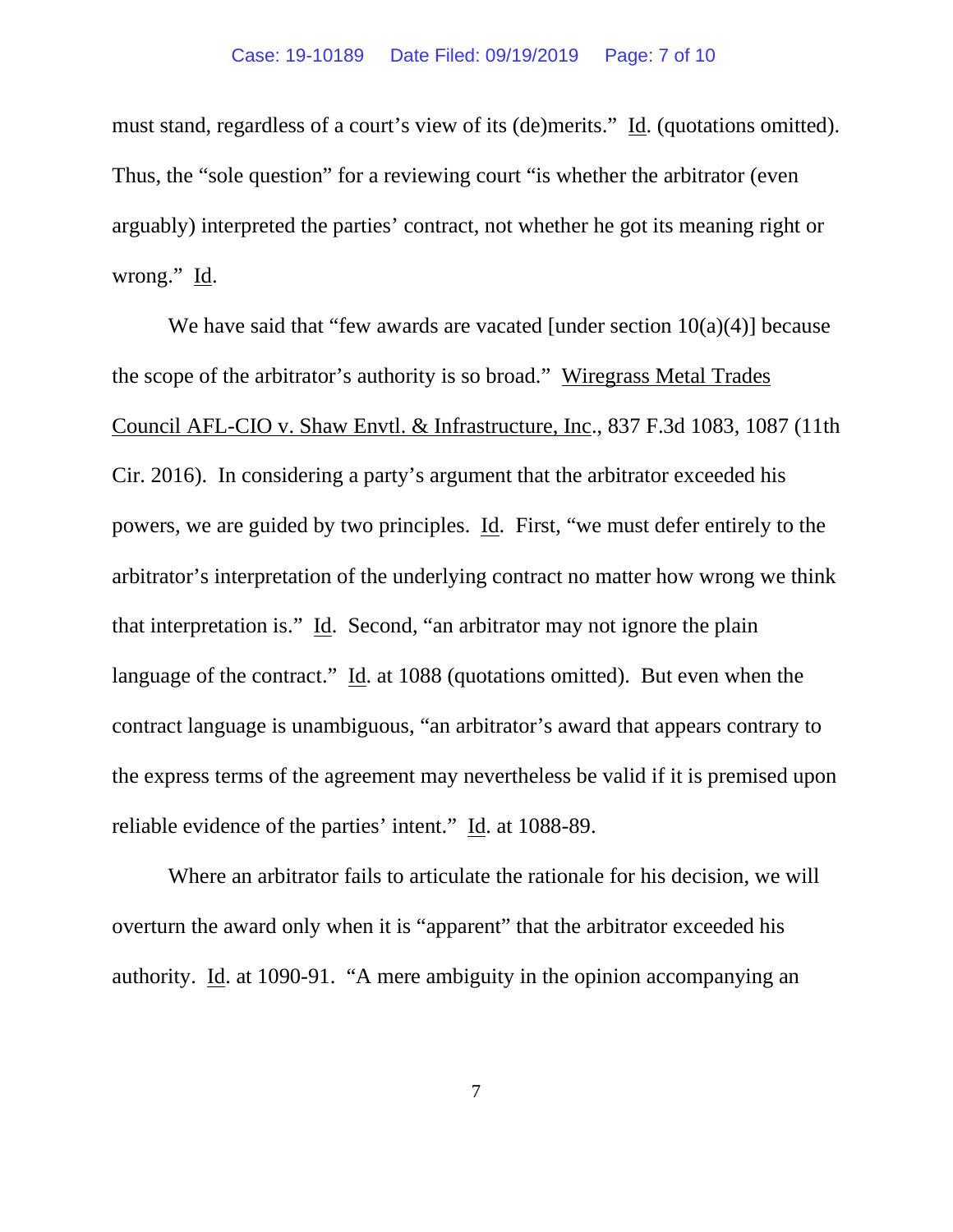award, which permits the inference that the arbitrator may have exceeded his authority, is not a reason for refusing to enforce the award." Id. at 1091.

As an initial matter, neither party challenges the enforceability of the arbitration clause contained in the Offer Letters. Nor do the parties contend that the matters raised in this case fall outside the scope of that arbitration clause. That the arbitration panel had authority to rule on the parties' claims and counterclaim is thus undisputed.

The arbitration panel here did what the parties requested: the panel made a determination about Claimants' obligation to repay the outstanding loan amounts under the Notes and about Claimants' entitlement to additional damages. In doing so, the panel considered expressly the parties' pleadings, testimony, and evidence. Resolution of the parties' claims necessitated consideration not only of the plain language of the Offer Letters and Notes, but also about the enforceability of that contract language in the light of Barclays's alleged breach of its duties. The record included evidence and argument both about the pertinent contract language and about the parties' intentions in entering into the employment relationship. We are thus persuaded that the arbitration panel at least arguably interpreted and applied the underlying contracts in making its award determination.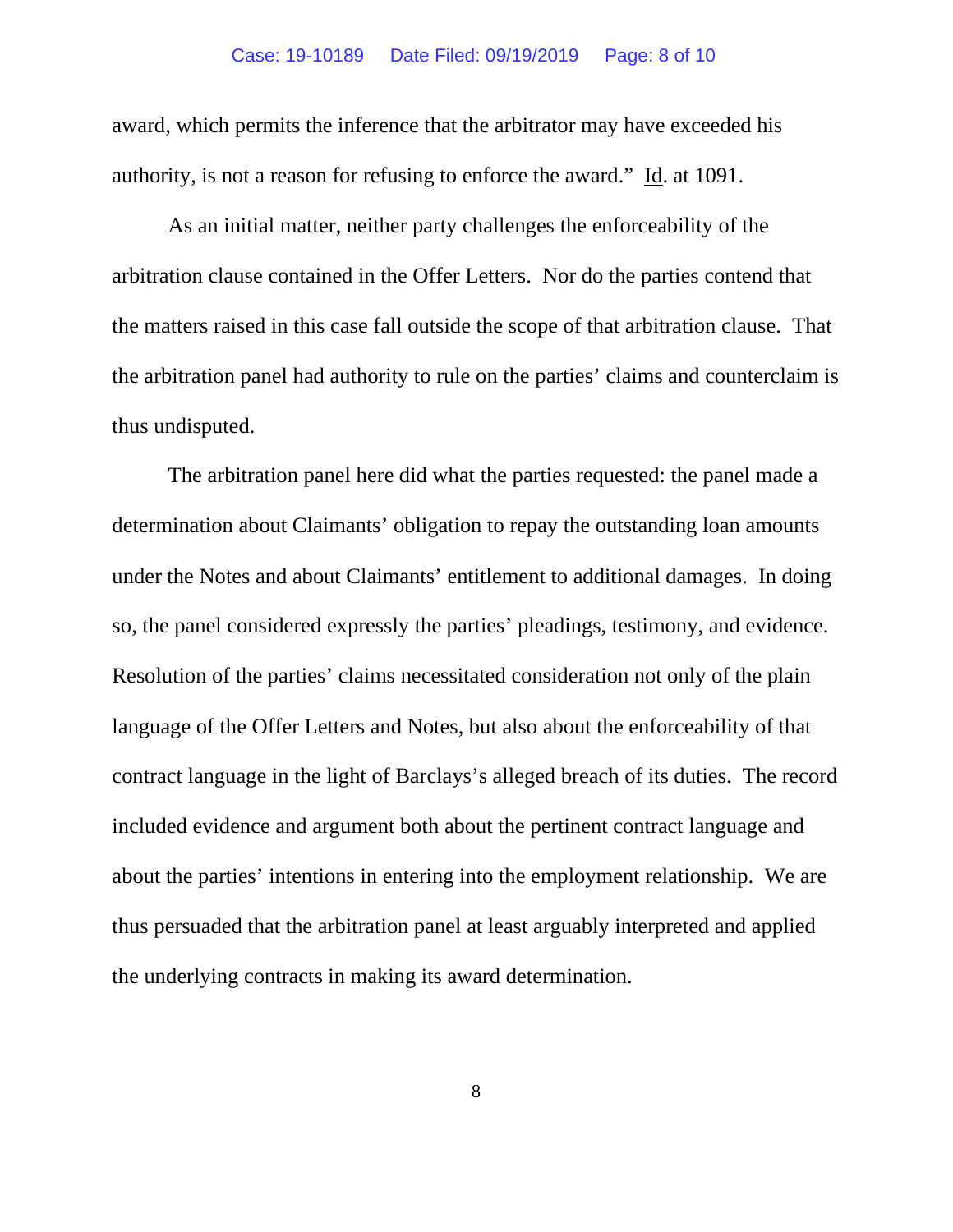We reject Barclays's contention that the arbitration panel ignored the plain language of -- and modified impermissibly -- the underlying employment agreements by "forgiving" Claimants' debt under the Notes. This case is not one of mere contract interpretation: the plain meaning of the language in the Offer Letters and Notes is not in dispute. Instead, the central issue before the arbitration panel was whether Barclays's decision to terminate its Latin American business constituted such a "dramatic unilateral change" to the material conditions of Claimants' employment that it rendered the Notes unenforceable.

The arbitration award recited Claimants' request for "a declaratory judgment that any amount due under their 'loan' agreements would be subject to an equitable set-off and that they would owe nothing under the Notes." In announcing the award, the panel said that "Claimants' requests that they owe nothing to Respondent pursuant to Claimants' signed Notes executed on November 26, 2012, are granted and all debt owed by Claimants on the Notes executed on November 26, 2012, is forgiven." The panel thus acknowledged the Notes but concluded that Claimants, given the circumstances, were not liable to pay any debt evidenced by the Notes. Although the panel provided no written reasons for its award, we can infer reasonably that the panel agreed with Claimants' position that Barclays's conduct rendered the Notes unenforceable. The enforceability of the Notes was a